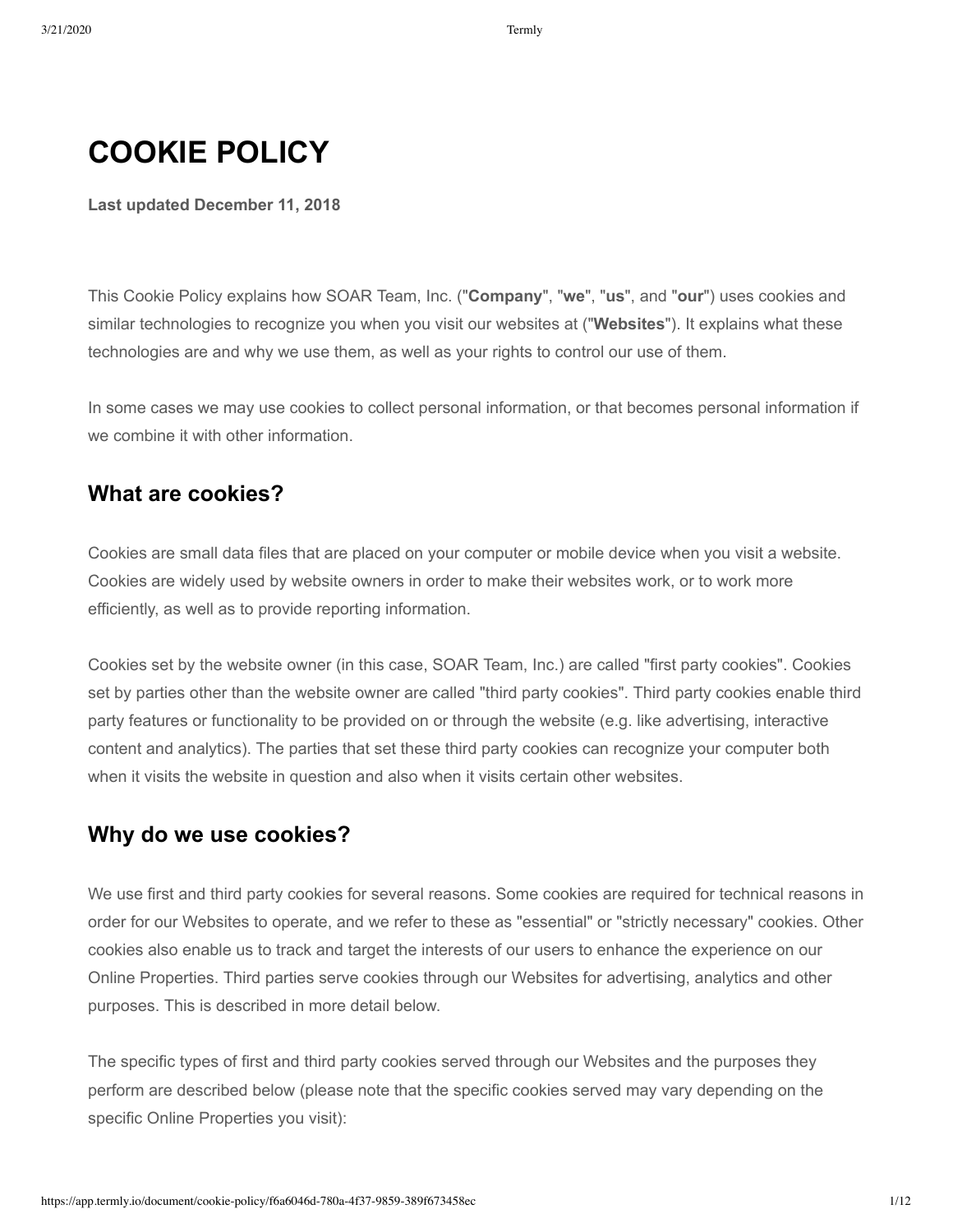## **How can I control cookies?**

You have the right to decide whether to accept or reject cookies. You can exercise your cookie rights by setting your preferences in the Cookie Consent Manager. The Cookie Consent Manager allows you to select which categories of cookies you accept or reject. Essential cookies cannot be rejected as they are strictly necessary to provide you with services.

The Cookie Consent Manager can be found in the notification banner and on our website. If you choose to reject cookies, you may still use our website though your access to some functionality and areas of our website may be restricted. You may also set or amend your web browser controls to accept or refuse cookies. As the means by which you can refuse cookies through your web browser controls vary from browser-to-browser, you should visit your browser's help menu for more information.

In addition, most advertising networks offer you a way to opt out of targeted advertising. If you would like to find out more information, please visit <http://www.aboutads.info/choices/>or [http://www.youronlinechoices.com.](http://www.youronlinechoices.com/)

The specific types of first and third party cookies served through our Websites and the purposes they perform are described in the table below (please note that the specific cookies served may vary depending on the specific Online Properties you visit):

#### **Essential website cookies:**

These cookies are strictly necessary to provide you with services available through our Websites and to use some of its features, such as access to secure areas.

|                      | Name: tlbcpv                                                       |
|----------------------|--------------------------------------------------------------------|
|                      | Purpose: Used to record the cookie consent preferences of visitors |
| Provider: .termly.io |                                                                    |
|                      | Service: Termly View Service Privacy Policy                        |
|                      | Country: United States                                             |
|                      | Type: http cookie                                                  |
| Expires in: 20 years |                                                                    |

Name: tltpl Purpose: Used to record the policies that visitors consent to Provider: .termly.io Service: Termly [View Service Privacy Policy](https://termly.io/our-privacy-policy/)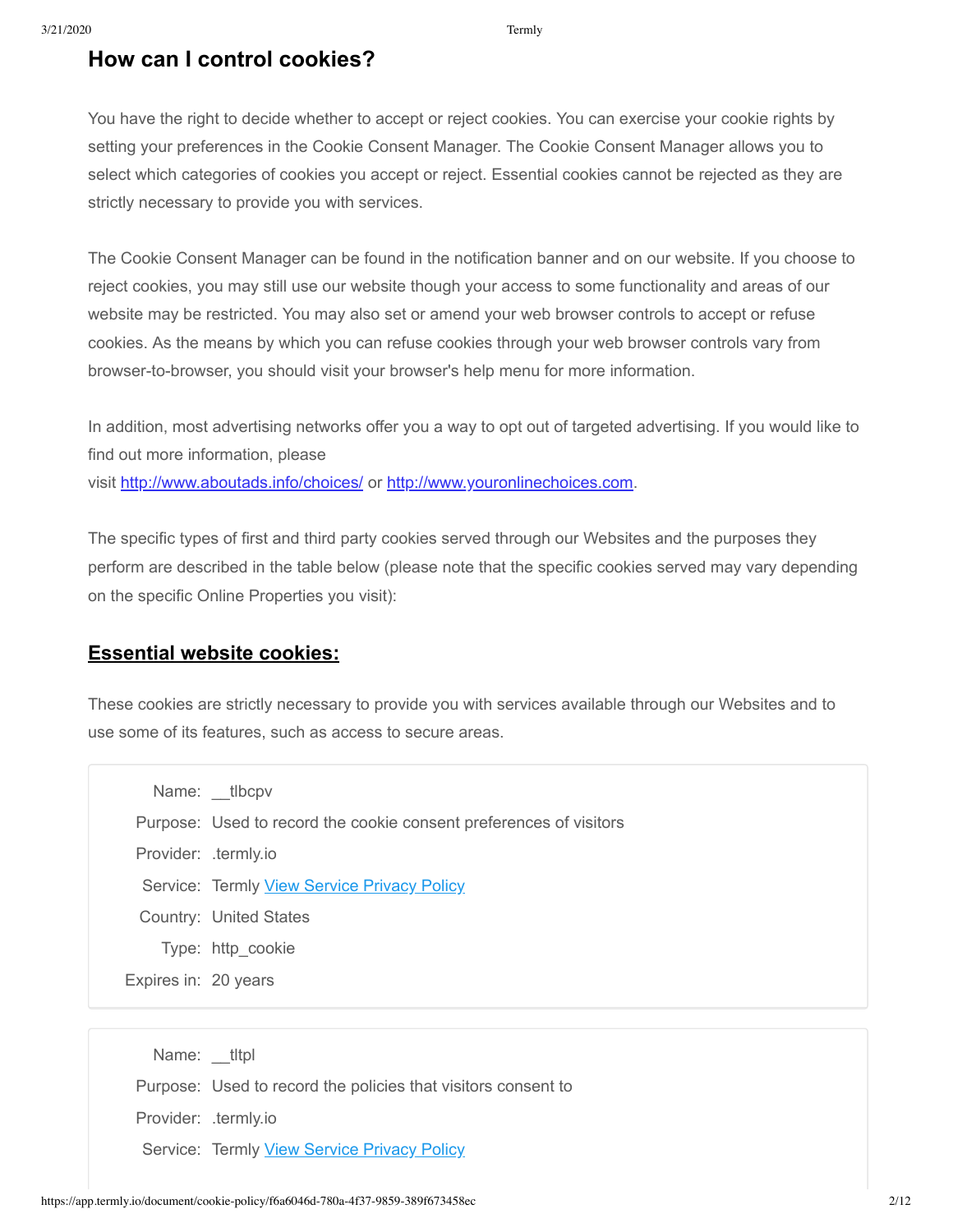Country: United States

Type: http\_cookie

Expires in: 20 years

Name: tluid Purpose: Assigns a random ID number to each visitor so that their policy consent and cookie con sent preferences can be saved. Provider: .termly.io Service: Termly View Service Privacy Policy Country: United States Type: http\_cookie Expires in: 20 years

|                     | Name: JSESSIONID                                                                             |
|---------------------|----------------------------------------------------------------------------------------------|
|                     | Purpose: Used to maintain an anonymous user session by the server in Java™ 2 Platform Enterp |
|                     | rise Edition web applications. It is a necessary cookie that expires at the end of a sessio  |
|                     | n.                                                                                           |
|                     | Provider: .nr-data.net                                                                       |
|                     | Service: JavaServer Pages Technologies View Service Privacy Policy                           |
|                     | Country:                                                                                     |
|                     | Type: server cookie                                                                          |
| Expires in: session |                                                                                              |
|                     |                                                                                              |

|                     | Name: PHPSESSID#                                                                                             |
|---------------------|--------------------------------------------------------------------------------------------------------------|
|                     | Purpose: Used by PHP to identify a current user's session. Its activity expires when a session is e<br>nded. |
|                     | Provider: www.123formbuilder.com                                                                             |
|                     | Service: PHP View Service Privacy Policy                                                                     |
|                     | Country: United States                                                                                       |
|                     | Type: server cookie                                                                                          |
| Expires in: session |                                                                                                              |

#### **Performance and functionality cookies:**

https://app.termly.io/document/cookie-policy/f6a6046d-780a-4f37-9859-389f673458ec 3/12 These cookies are used to enhance the performance and functionality of our Websites but are nonessential to their use. However, without these cookies, certain functionality (like videos) may become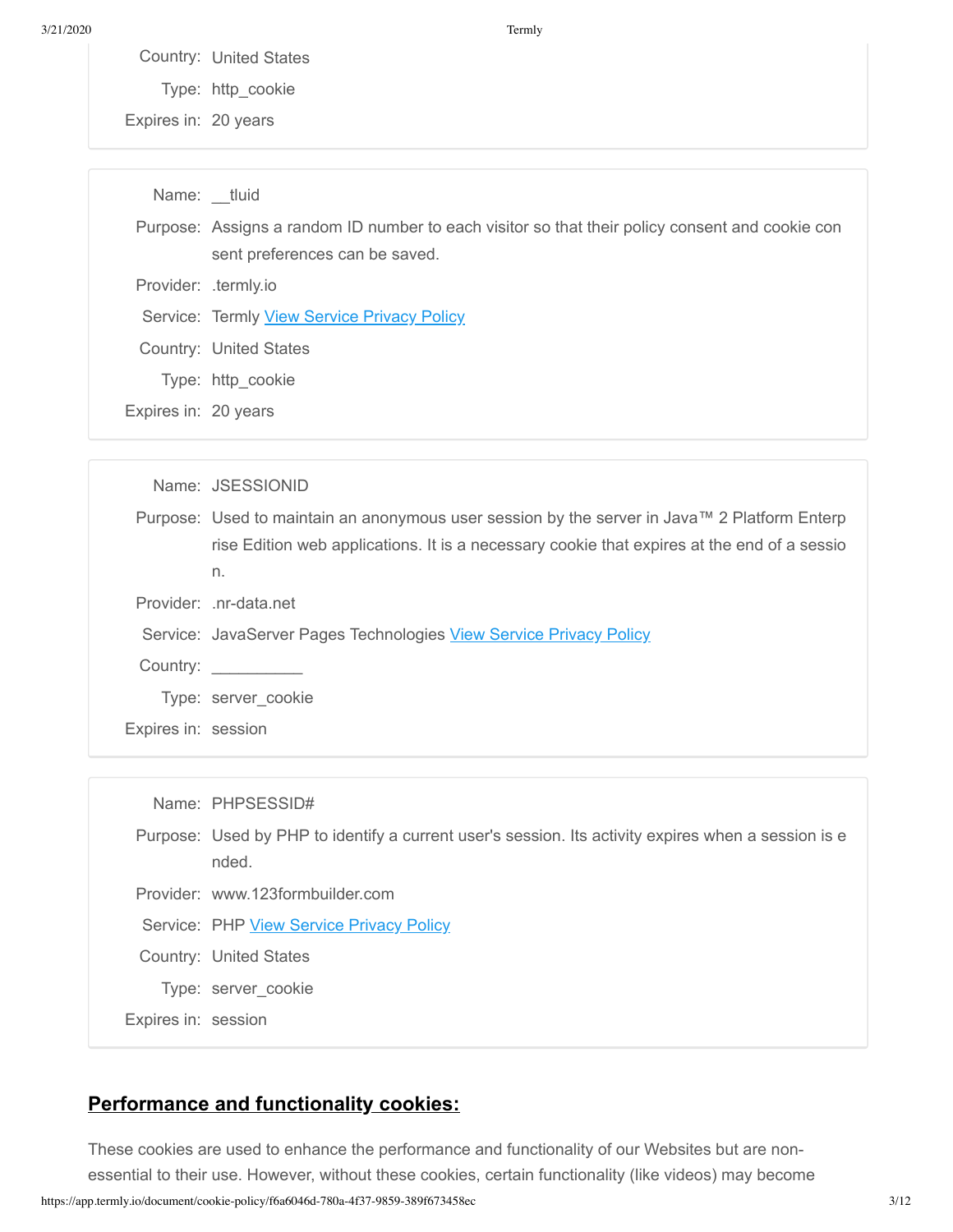unavailable.

|                     | Name: AWSELB                                                                               |
|---------------------|--------------------------------------------------------------------------------------------|
|                     | Purpose: Used as a load balancer for web applications hosted on Amazon Web Services (AWS). |
|                     | Provider: instafeed.codev.wixapps.net                                                      |
|                     | Service: Amazon Web Services View Service Privacy Policy                                   |
|                     | Country: United States                                                                     |
|                     | Type: server cookie                                                                        |
| Expires in: session |                                                                                            |

Name: TS#

Purpose: Increases website security. It is also a session cookie.

Provider: .soarteam.net

Service: Typescript View Service Privacy Policy

Country: United States

Type: http\_cookie

Expires in: session

Name: AWSELB

Purpose: Used as a load balancer for web applications hosted on Amazon Web Services (AWS).

Provider: weather.codev.wixapps.net

Service: Amazon Web Services View Service Privacy Policy

Country: United States

- Type: server\_cookie
- Expires in: session

Name: TS#

Purpose: Increases website security. It is also a session cookie.

Provider: .www.soarteam.net

Service: Typescript View Service Privacy Policy

Country: Israel

Type: server\_cookie

Expires in: session

Name: TS#

Purpose: Increases website security. It is also a session cookie.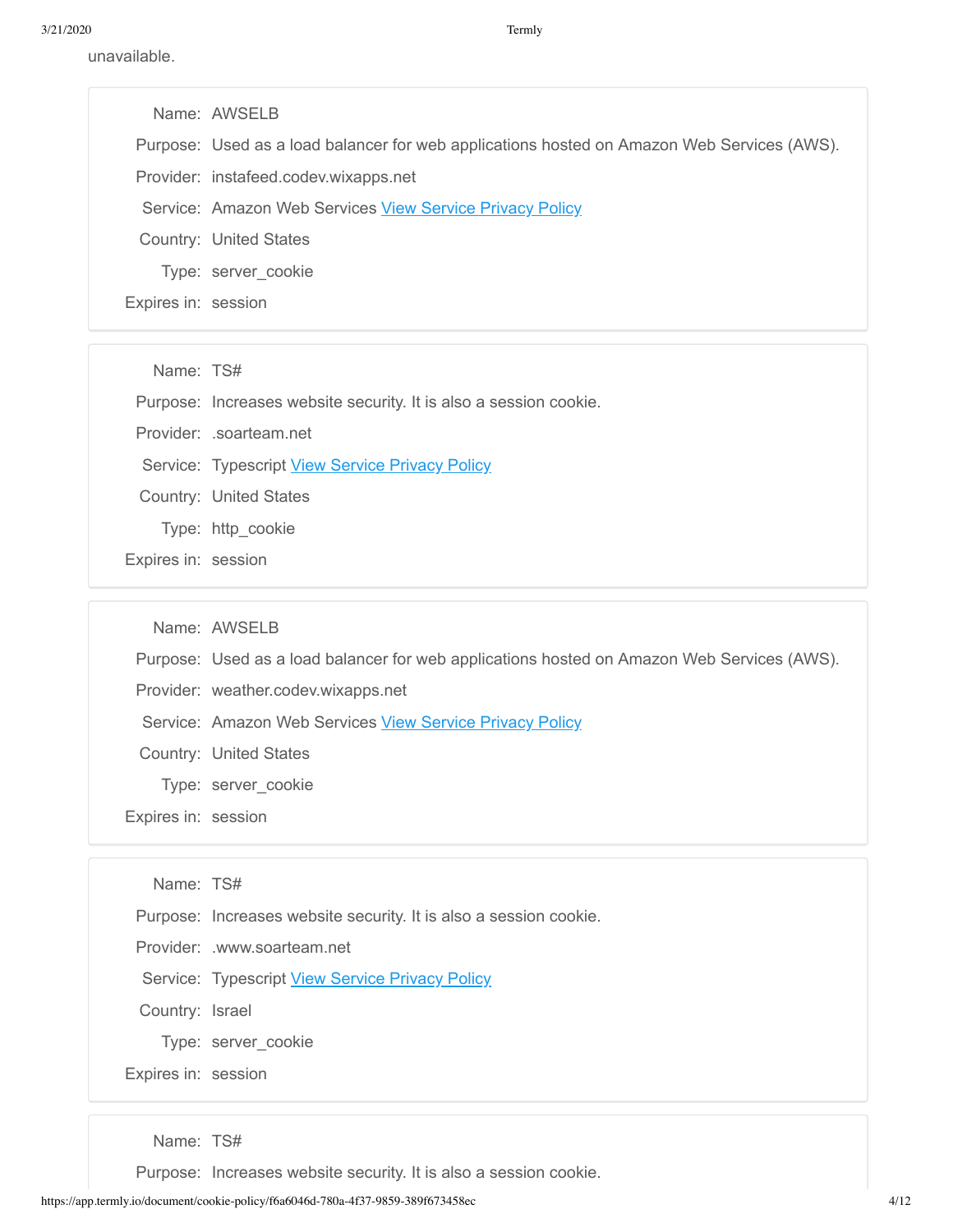|                     | Provider: www.soarteam.net                      |
|---------------------|-------------------------------------------------|
|                     | Service: Typescript View Service Privacy Policy |
| Country: Israel     |                                                 |
|                     | Type: http cookie                               |
| Expires in: session |                                                 |

#### **Analytics and customization cookies:**

These cookies collect information that is used either in aggregate form to help us understand how our Websites are being used or how effective our marketing campaigns are, or to help us customize our Websites for you.

| Name: gat#           |                                                                                                                           |
|----------------------|---------------------------------------------------------------------------------------------------------------------------|
|                      | Purpose: Enables Google Analytics regulate the rate of requesting. It is a HTTP cookie type that I<br>asts for a session. |
|                      | Provider: .soarteam.net                                                                                                   |
|                      | Service: Google Analytics View Service Privacy Policy                                                                     |
|                      | Country: United States                                                                                                    |
|                      | Type: http_cookie                                                                                                         |
| Expires in: 1 minute |                                                                                                                           |

| Name: gid         |                                                                                                  |
|-------------------|--------------------------------------------------------------------------------------------------|
|                   | Purpose: Keeps an entry of unique ID which is then used to come up with statistical data on webs |
|                   | ite usage by visitors. It is a HTTP cookie type and expires after a browsing session.            |
|                   | Provider: .soarteam.net                                                                          |
|                   | Service: Google Analytics View Service Privacy Policy                                            |
|                   | Country: United States                                                                           |
|                   | Type: http cookie                                                                                |
| Expires in: 1 day |                                                                                                  |

Name: #collect

Purpose: Sends data such as visitor's behavior and device to Google Analytics. It is able to keep t rack of the visitor across marketing channels and devices. It is a pixel tracker type cooki e whose activity lasts within the browsing session.

Provider: www.soarteam.net

Service: Google Analytics View Service Privacy Policy

Country: United States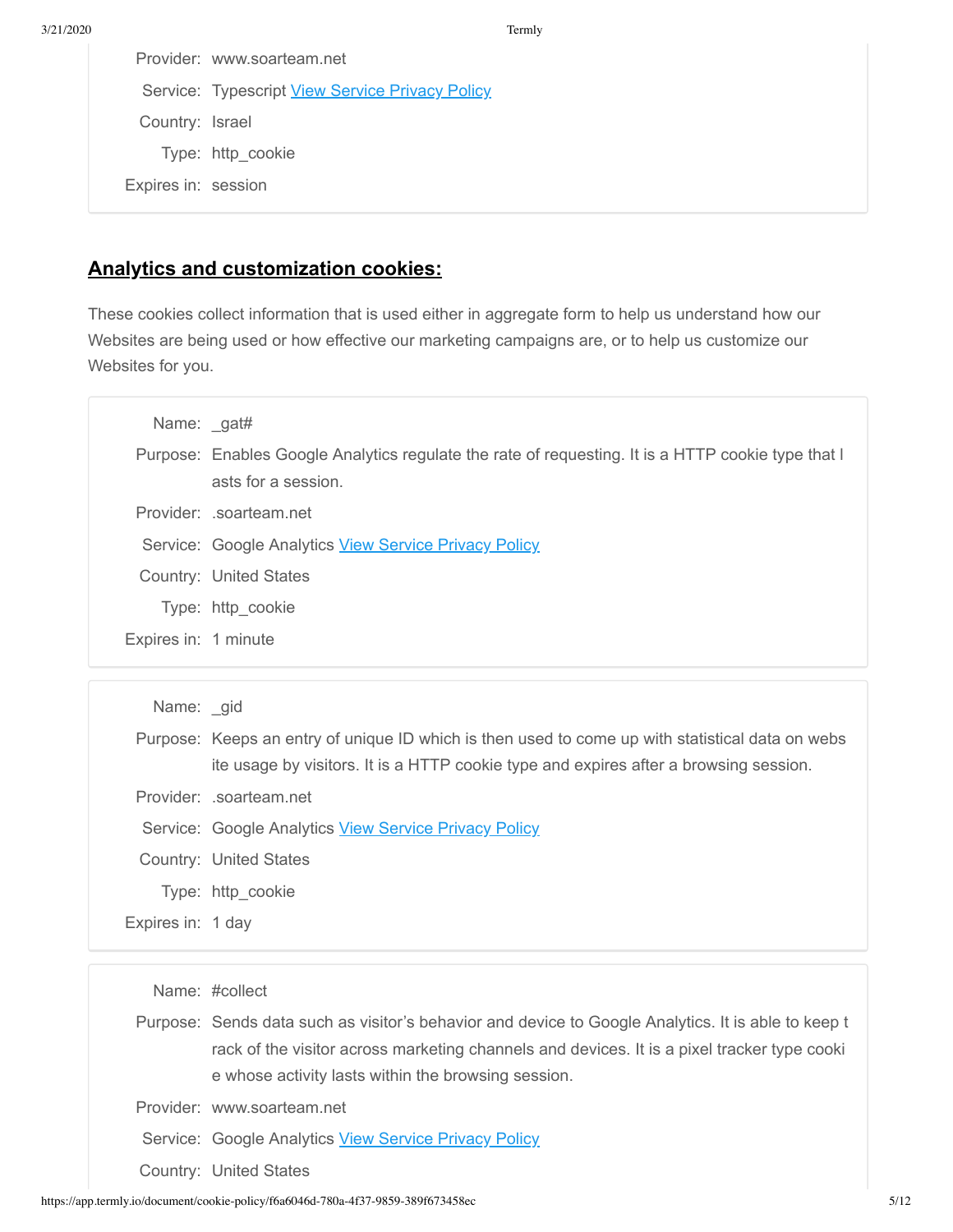Type: pixel\_tracker

Expires in: session

| Name: ga |                                                                                                                                                    |
|----------|----------------------------------------------------------------------------------------------------------------------------------------------------|
|          | Purpose: It records a particular ID used to come up with data about website usage by the user. It i<br>s a HTTP cookie that expires after 2 years. |
|          | Provider: soarteam.net                                                                                                                             |
|          | Service: Google Analytics View Service Privacy Policy                                                                                              |
|          | Country: United States                                                                                                                             |
|          | Type: http cookie                                                                                                                                  |
|          | Expires in: 1 year 12 months 4 days                                                                                                                |

### **Social networking cookies:**

These cookies are used to enable you to share pages and content that you find interesting on our Websites through third party social networking and other websites. These cookies may also be used for advertising purposes.

| Name: bt            |                                                                                     |
|---------------------|-------------------------------------------------------------------------------------|
|                     | Purpose: Set by addthis social sharing plugin to allow for content sharing on sites |
|                     | Provider: www.soarteam.net                                                          |
|                     | Service: Addthis View Service Privacy Policy                                        |
|                     | Country: United States                                                              |
|                     | Type: pixel_tracker                                                                 |
| Expires in: session |                                                                                     |

#### **Unclassified cookies:**

These are cookies that have not yet been categorized. We are in the process of classifying these cookies with the help of their providers.

|          | Name: platform-viewer         |
|----------|-------------------------------|
| Purpose: |                               |
|          | Provider: www.soarteam.net    |
| Service: |                               |
|          | <b>Country: United States</b> |
|          | Type: pixel tracker           |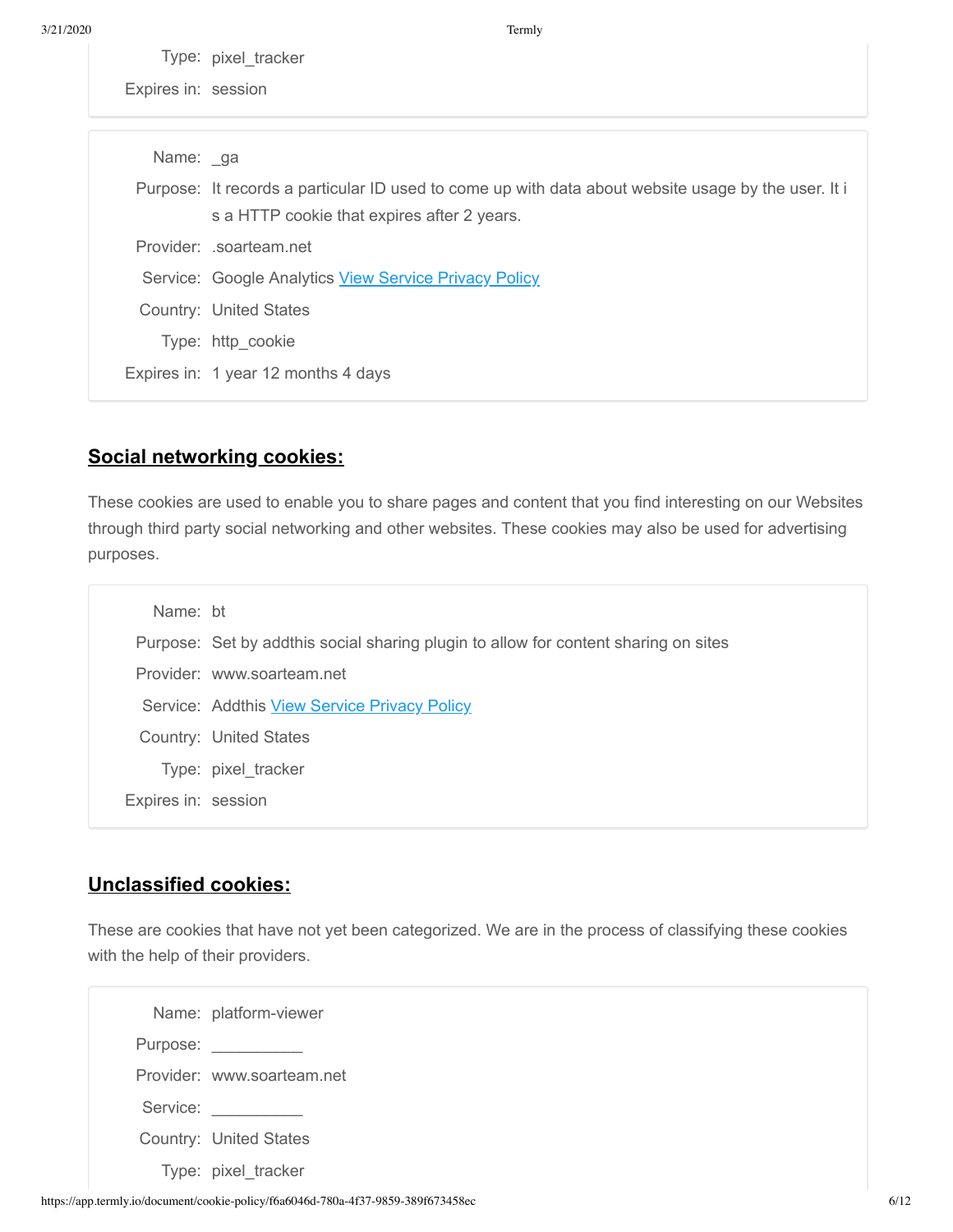3/21/2020 Termly

Expires in: session

|          | Name: connect sid                      |
|----------|----------------------------------------|
| Purpose: |                                        |
|          | Provider: wixlabs-hcounter.appspot.com |
| Service: |                                        |
|          | Country: United States                 |
|          | Type: server cookie                    |

Expires in: session

Name: uidp

Purpose: \_\_\_\_\_\_\_\_\_\_\_\_

Provider: .sitebooster.com

- Service:
- Country: United States
- Type: server\_cookie
- Expires in: 12 months 5 days

|                        | Name: beatSessionId        |
|------------------------|----------------------------|
| Purpose: ___           |                            |
|                        | Provider: www.soarteam.net |
| Service:               |                            |
| Country: Israel        |                            |
|                        | Type: html local storage   |
| Expires in: persistent |                            |

|                 | Name: requestId                |
|-----------------|--------------------------------|
|                 |                                |
|                 | Provider: www.soarteam.net     |
|                 | Service: Service:              |
| Country: Israel |                                |
|                 | Type: http_cookie              |
|                 | Expires in: less than 1 minute |

Name: fed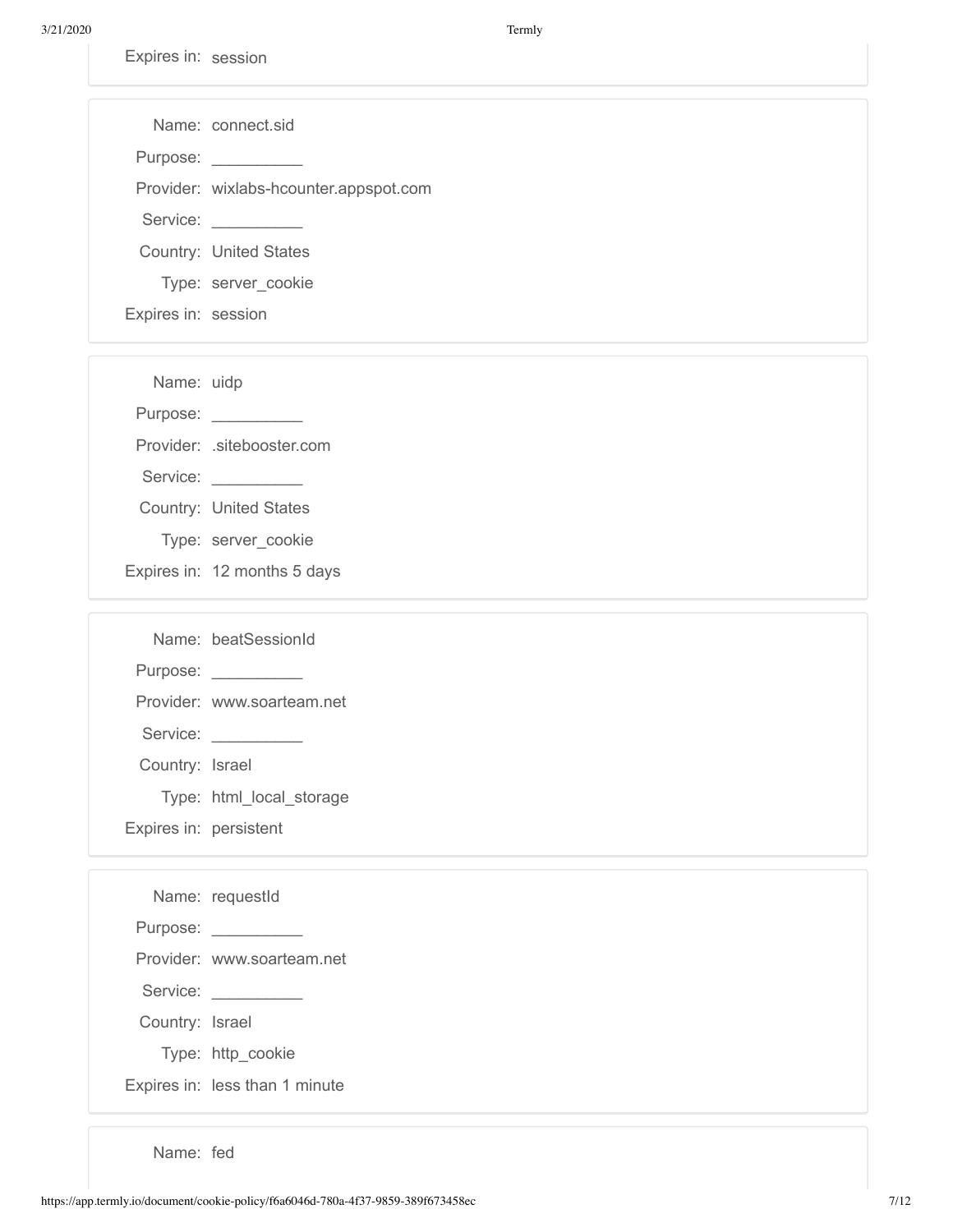3/21/2020 Termly

| Purpose: |                            |
|----------|----------------------------|
|          | Provider: www.soarteam.net |
| Service: |                            |
|          | Country: United States     |
|          | Type: pixel tracker        |

Expires in: session

| Purpose:               |                            |
|------------------------|----------------------------|
|                        | Provider: www.soarteam.net |
| Service:               |                            |
| Country: Israel        |                            |
|                        | Type: html local storage   |
| Expires in: persistent |                            |

|                     | Name: undefined               |
|---------------------|-------------------------------|
| Purpose:            |                               |
|                     | Provider: www.soarteam.net    |
| Service:            |                               |
|                     | <b>Country: United States</b> |
|                     | Type: pixel tracker           |
| Expires in: session |                               |

|                     | Name: svSession               |
|---------------------|-------------------------------|
|                     |                               |
|                     | Provider: .www.soarteam.net   |
|                     | Service:                      |
| Country: Israel     |                               |
|                     | Type: http_cookie             |
| Expires in: 2 years |                               |
|                     |                               |
|                     | Name: fedops.logger.sessionId |

|          | ivalite. redups.rugger.sessioni |
|----------|---------------------------------|
| Purpose: |                                 |

Service: \_\_\_\_\_\_\_\_\_\_\_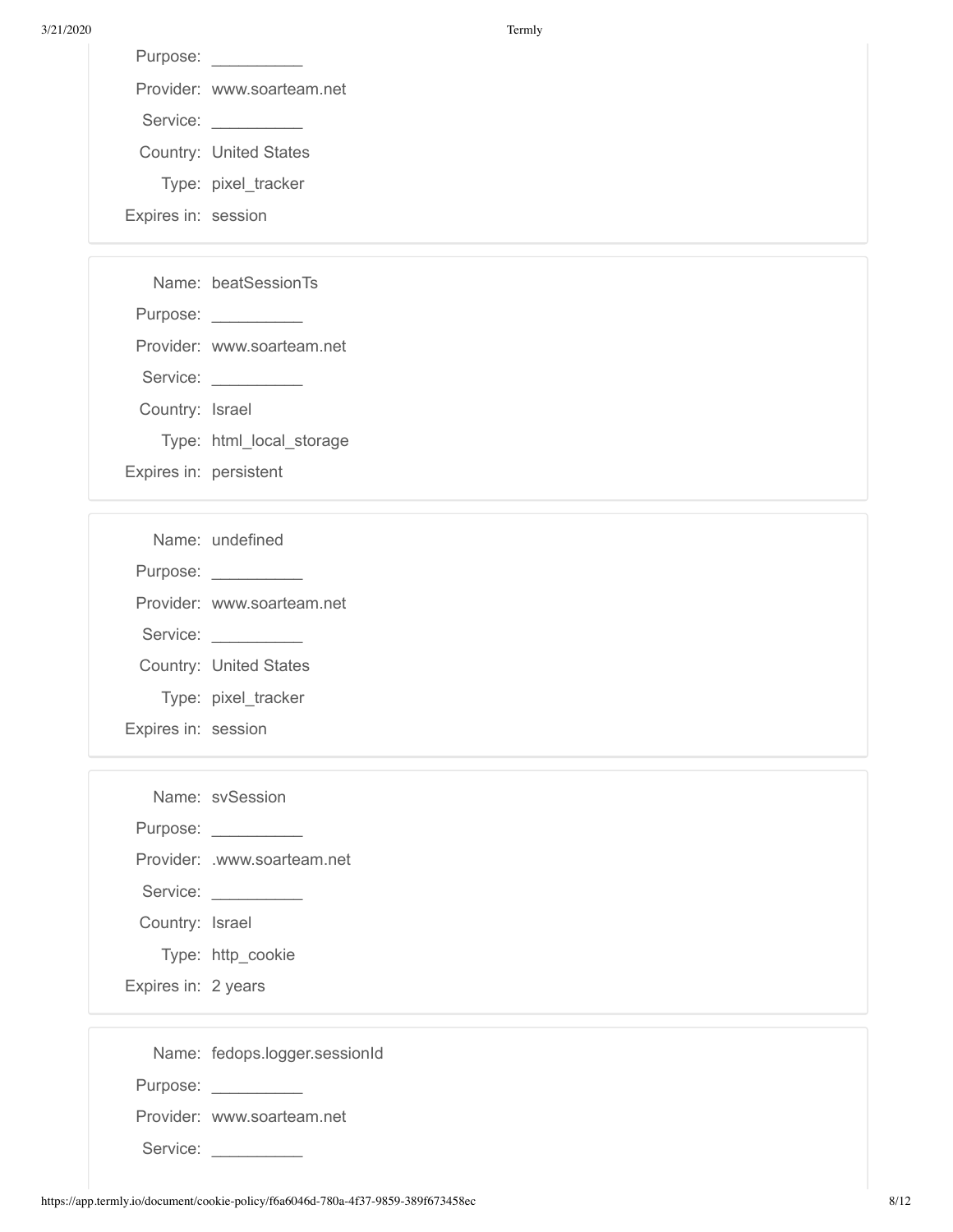3/21/2020 Termly

Country: Israel

Type: html\_local\_storage

Expires in: persistent

|                     | Name: XSRF-TOKEN     |
|---------------------|----------------------|
|                     | Purpose: ___________ |
| Provider: .wix.com  |                      |
| Service:            |                      |
| Country: Israel     |                      |
|                     | Type: server cookie  |
| Expires in: session |                      |

|                     | Name: photo-ugc               |
|---------------------|-------------------------------|
| Purpose:            |                               |
|                     | Provider: www.soarteam.net    |
| Service:            |                               |
|                     | <b>Country: United States</b> |
|                     | Type: pixel tracker           |
| Expires in: session |                               |

| Name: trg           |                               |
|---------------------|-------------------------------|
| Purpose: __         |                               |
|                     | Provider: www.soarteam.net    |
| Service:            |                               |
|                     | <b>Country: United States</b> |
|                     | Type: pixel tracker           |
| Expires in: session |                               |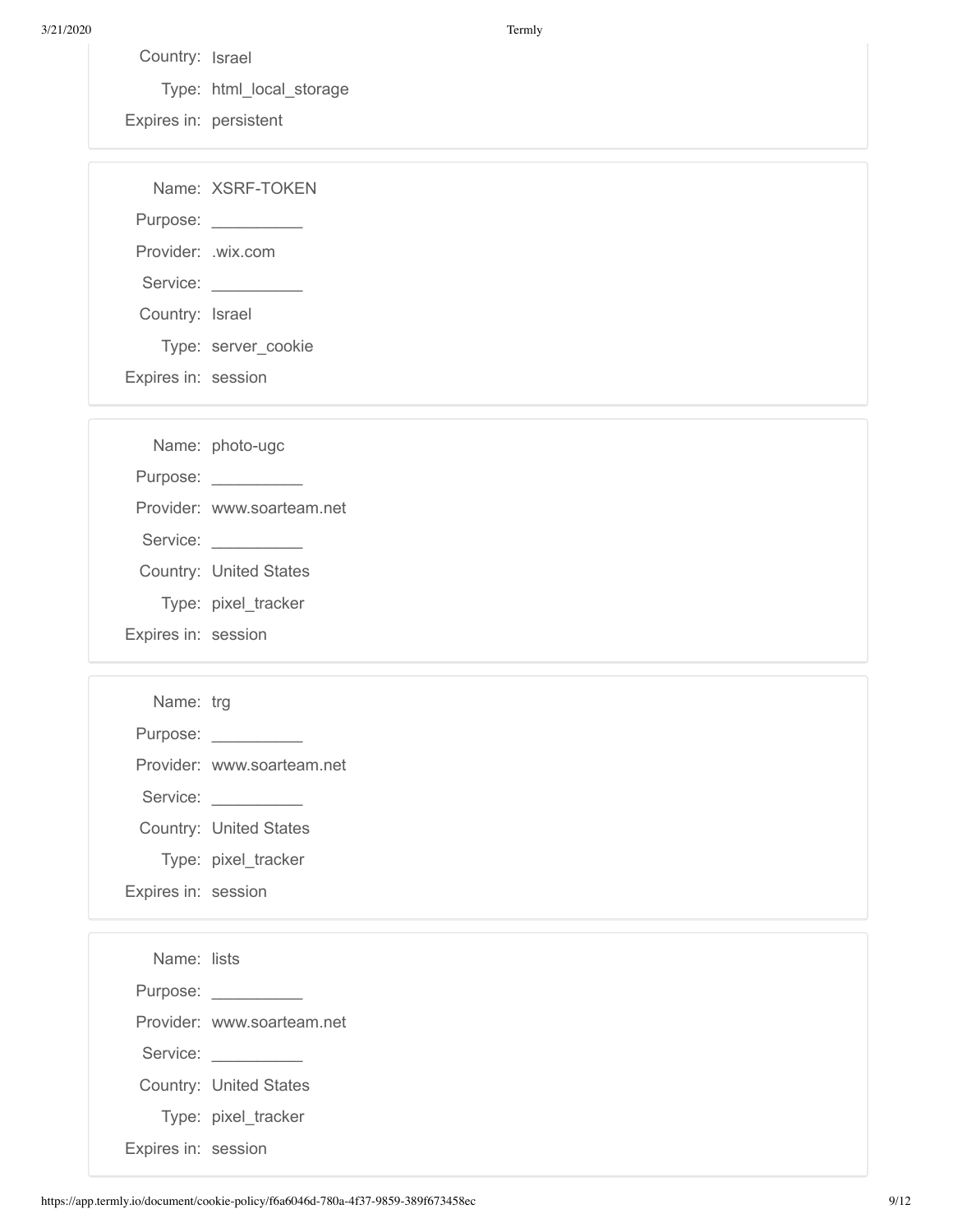| Name: m             |                                   |
|---------------------|-----------------------------------|
|                     | Purpose: ________                 |
|                     | Provider: www.soarteam.net        |
|                     | Service: <u>www.community.com</u> |
|                     | <b>Country: United States</b>     |
|                     | Type: pixel_tracker               |
| Expires in: session |                                   |
|                     |                                   |
|                     |                                   |

Name: hs

Purpose: \_\_\_\_\_\_\_\_\_\_\_

Provider: .www.soarteam.net

Service:

Country: Israel

Type: http\_cookie

Expires in: session

|                     | Name: ugc-viewer              |
|---------------------|-------------------------------|
| Purpose: __         |                               |
|                     | Provider: www.soarteam.net    |
| Service:            |                               |
|                     | <b>Country: United States</b> |
|                     | Type: pixel tracker           |
| Expires in: session |                               |

|  | Name: XSRF-TOKEN |
|--|------------------|

Purpose:

Provider: .www.soarteam.net

Country: Israel

Service:

Type: http\_cookie

Expires in: session

## **What about other tracking technologies, like web beacons?**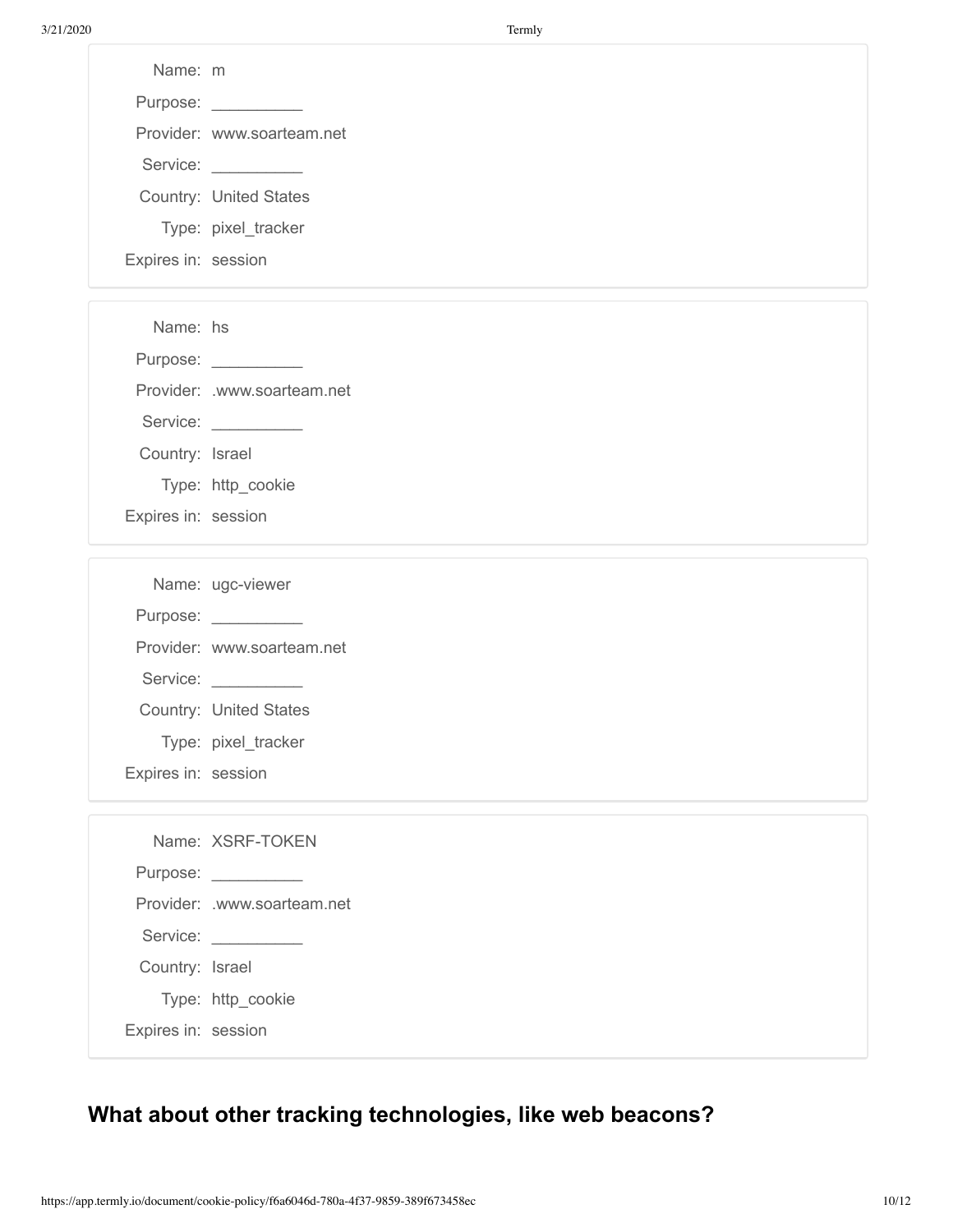Cookies are not the only way to recognize or track visitors to a website. We may use other, similar technologies from time to time, like web beacons (sometimes called "tracking pixels" or "clear gifs"). These are tiny graphics files that contain a unique identifier that enable us to recognize when someone has visited our Websites or opened an e-mail including them. This allows us, for example, to monitor the traffic patterns of users from one page within a website to another, to deliver or communicate with cookies, to understand whether you have come to the website from an online advertisement displayed on a third-party website, to improve site performance, and to measure the success of e-mail marketing campaigns. In many instances, these technologies are reliant on cookies to function properly, and so declining cookies will impair their functioning.

## **Do you use Flash cookies or Local Shared Objects?**

Websites may also use so-called "Flash Cookies" (also known as Local Shared Objects or "LSOs") to, among other things, collect and store information about your use of our services, fraud prevention and for other site operations.

If you do not want Flash Cookies stored on your computer, you can adjust the settings of your Flash player to block Flash Cookies storage using the tools contained in the [Website Storage Settings Panel](http://www.macromedia.com/support/documentation/en/flashplayer/help/settings_manager07.html). You can also control Flash Cookies by going to the [Global Storage Settings Panel](http://www.macromedia.com/support/documentation/en/flashplayer/help/settings_manager03.html) and following the instructions (which may include instructions that explain, for example, how to delete existing Flash Cookies (referred to "information" on the Macromedia site), how to prevent Flash LSOs from being placed on your computer without your being asked, and (for Flash Player 8 and later) how to block Flash Cookies that are not being delivered by the operator of the page you are on at the time).

Please note that setting the Flash Player to restrict or limit acceptance of Flash Cookies may reduce or impede the functionality of some Flash applications, including, potentially, Flash applications used in connection with our services or online content.

## **Do you serve targeted advertising?**

Third parties may serve cookies on your computer or mobile device to serve advertising through our Websites. These companies may use information about your visits to this and other websites in order to provide relevant advertisements about goods and services that you may be interested in. They may also employ technology that is used to measure the effectiveness of advertisements. This can be accomplished by them using cookies or web beacons to collect information about your visits to this and other sites in order to provide relevant advertisements about goods and services of potential interest to you. The information collected through this process does not enable us or them to identify your name, contact details or other details that directly identify you unless you choose to provide these.

## **How often will you update this Cookie Policy?**